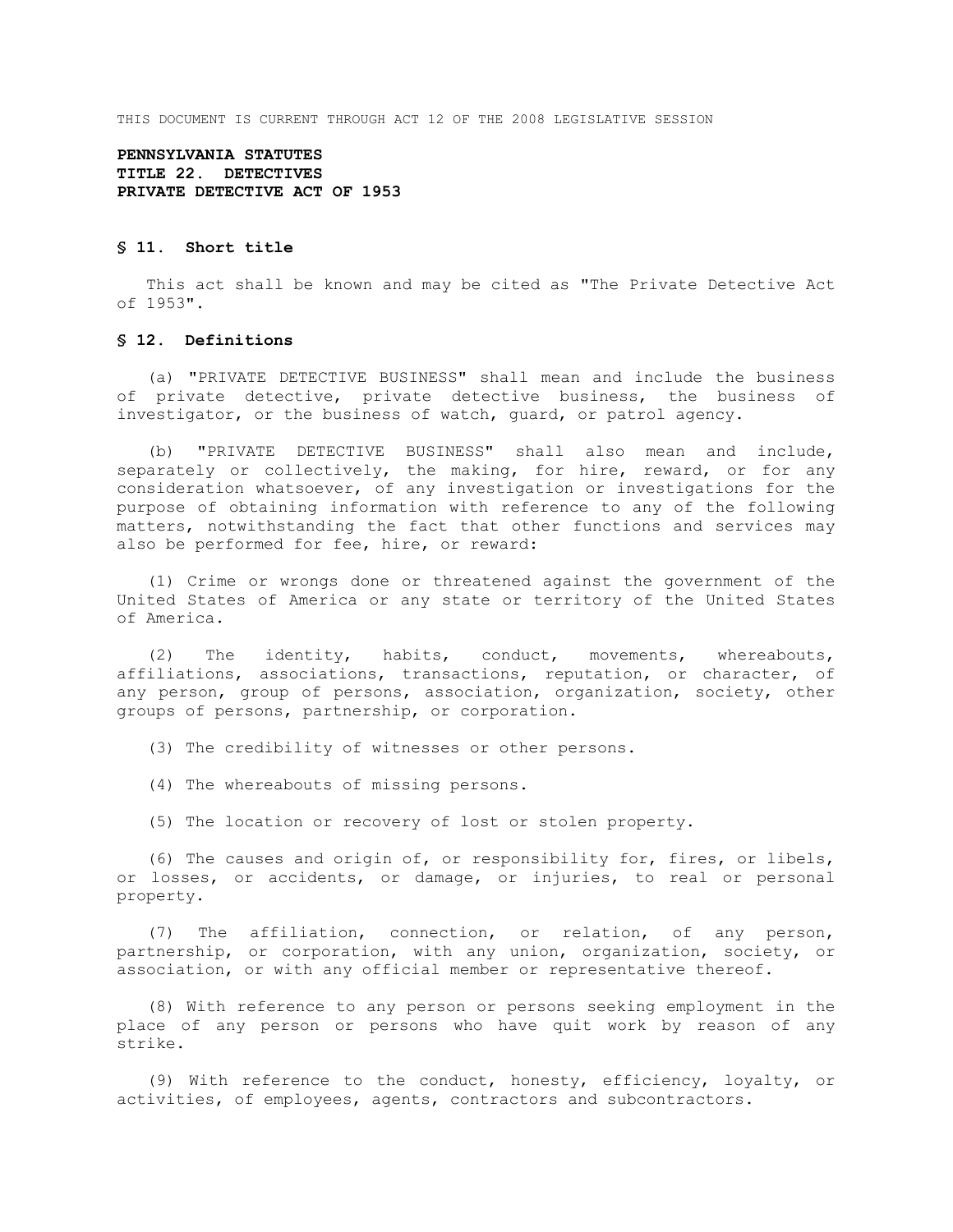(10) The securing of evidence to be used before any authorized investigating committee, board of award, board of arbitration, or in the trial of civil or criminal cases.

 (11) The furnishing, for hire or reward, of watchmen, or guards, or private patrolmen, or other persons, to protect persons or property, or to prevent the theft or the unlawful taking of goods, wares and merchandise, or to prevent the misappropriation or concealment of goods, wares or merchandise, money, bonds, stocks, choses in action, notes, or other valuable documents, papers, and articles of value, or to procure the return thereof, or the performing of the service of such guard or other person, or any of said purposes.

 The foregoing shall not be deemed to include persons engaged in the business of investigators for or adjusters for insurance companies, nor persons in the exclusive employment of common carriers subject to regulation by the interstate commerce commission or the Public Utility Commission of the Commonwealth of Pennsylvania, nor any telephone, telegraph or other telecommunications company subject to regulation by the Federal Communications Commission or the Public Utility Commission of the Commonwealth of Pennsylvania or an employee of any such company while performing any investigatory activities engaged in by his employer, or investigators in the employment of credit bureaus.

 (c) The terms "THE BUSINESS OF DETECTIVE AGENCY", the "BUSINESS OF INVESTIGATOR", the "BUSINESS OF WATCH, GUARD OR PATROL AGENCY", and the terms "PRIVATE DETECTIVE" or "INVESTIGATOR" shall mean and include any person, partnership, association, or corporation, engaged in the private detective business, as defined in subsections (a) and (b) of this section, with or without the assistance of any employee or employees.

 (d) The term "COMMISSIONER" shall mean the Commissioner of the Pennsylvania State Police.

 (e) The term "PATROL AGENCY" shall mean and include any agency and/or individuals (including therein security guards, uniformed or nonuniformed) employed full time or part time, on a temporary or permanent basis, who, for any consideration whatsoever, patrols, guards, protects, monitors, regulates, secures or watches over persons and/or property, either real or personal. This term specifically includes any person employed in any capacity, for any length of time, to protect property, either real or personal, against labor strikes or against any person or persons who have become a party to any labor strike.

# **§ 13. Licenses**

 (a) No person, partnership, association or corporation, shall engage in the business of private detective, or the business of investigator, or the business of watch, guard or patrol agency, for the purpose of furnishing guards or patrolmen or other persons to protect persons or property, or to prevent the theft or the unlawful taking of goods, wares and merchandise, or to prevent the misappropriation or concealment of goods, wares, merchandise, money, bonds, stocks, documents, and other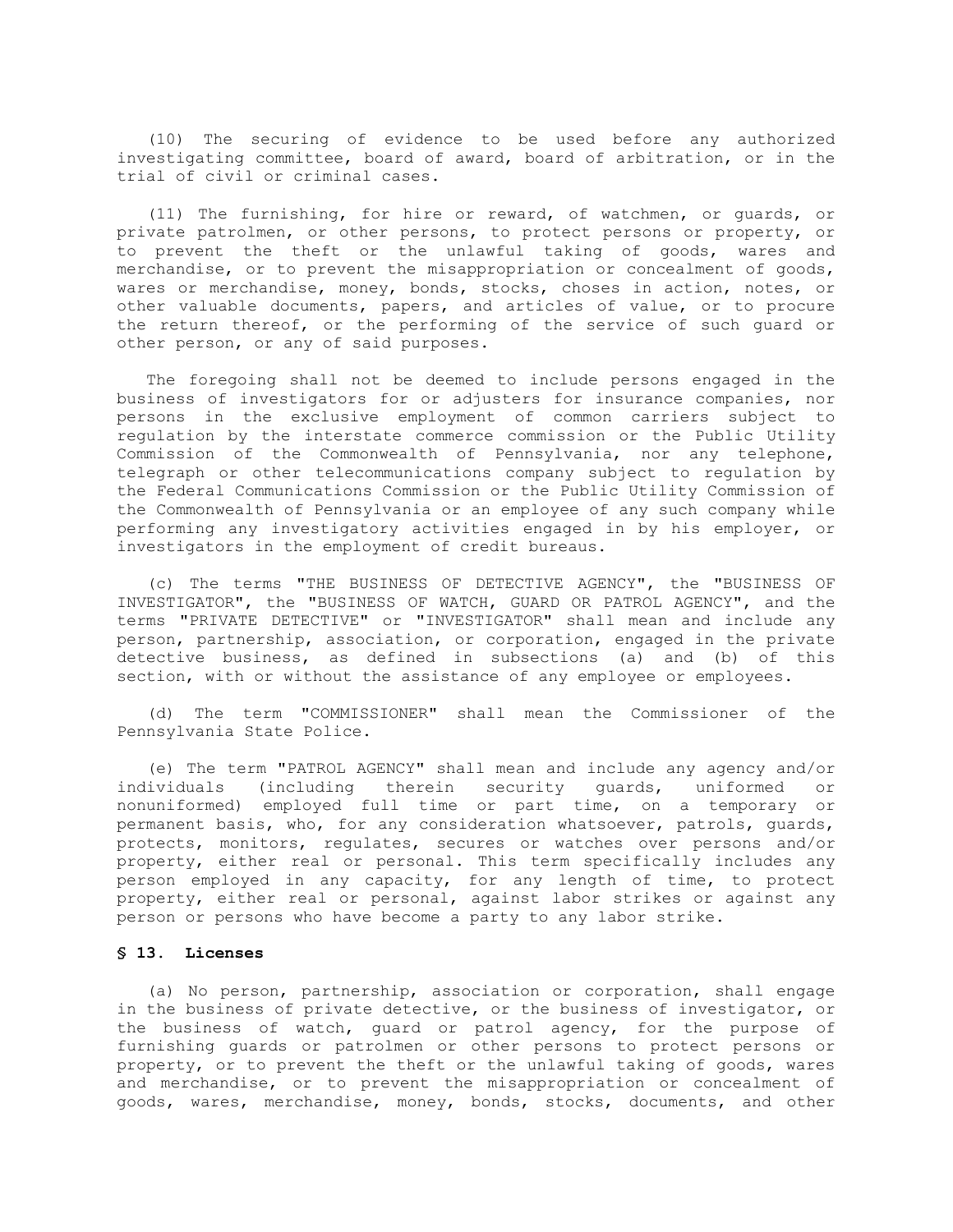articles of value, for hire or reward, or advertise his or their business to be that of detective, or of a detective agency, or investigator, or watch, guard or patrol agency, notwithstanding the name or title used in describing such agency, or notwithstanding the fact that other functions and services may also be performed for fee, hire or reward, without having first obtained a license so to do as hereinafter provided.

 (b) No person, partnership, association, or corporation, shall engage in the business of furnishing or supplying for fee, hire, or any consideration or reward, information as to the personal character or activities of any person, partnership, corporation, society, or association, or any person or group of persons, or as to the character or kind of the business and occupation of any person, partnership, association, or corporation, or own or conduct or maintain a bureau or agency for the above mentioned purposes, except exclusively as to the financial rating, standing, and credit responsibility of persons, partnerships, associations, or corporations, or as to the personal habits and financial responsibility of applicants for insurance, indemnity bonds, or commercial credit, or of claimants under insurance policies: Provided, That the business so exempted does not embrace other activities described in subsections (a), (b) and (c) of section two of this act, without having first obtained, as hereafter provided, a license so to do, for each such bureau or agency, and for each and every subagency, office and branch office to be owned, conducted, managed, or maintained by such persons, partnership, association, or corporation, for the conduct of such business.

 (c) Nothing contained in this section shall be deemed to include the business of investigators for or adjusters for insurance companies, nor persons in the exclusive employment of common carriers subject to regulation by the interstate commerce commission or the Public Utility Commission of the Commonwealth of Pennsylvania, nor any telephone, telegraph or other telecommunications company subject to regulation by the Federal Communications Commission or the Public Utility Commission of the Commonwealth of Pennsylvania or an employe of any such company while performing any investigatory activities engaged in by his employer, or investigators in the employment of credit bureaus.

# **§ 14. Application for licenses**

Any person, partnership, association, or corporation, intending to conduct a private detective business, the business of investigator, or the business of watch, guard or patrol agency, or the business of a detective agency, and any person, partnership, association, or corporation, intending to conduct the business of furnishing or supplying information as to the personal character of any person, or as to the character or kind of the business and occupation of any person, partnership, corporation, society, or association, or any person or group of persons, or intending to own, conduct, manage or maintain a bureau or agency for the above mentioned purposes, or, while engaged in other lawful business activities, also intending to engage in any one or more of the activities set forth in subsections (a), (b) and (c) of section two of this act , except exclusively as to the financial rating, standing and credit responsibility of persons, partnerships, associations, or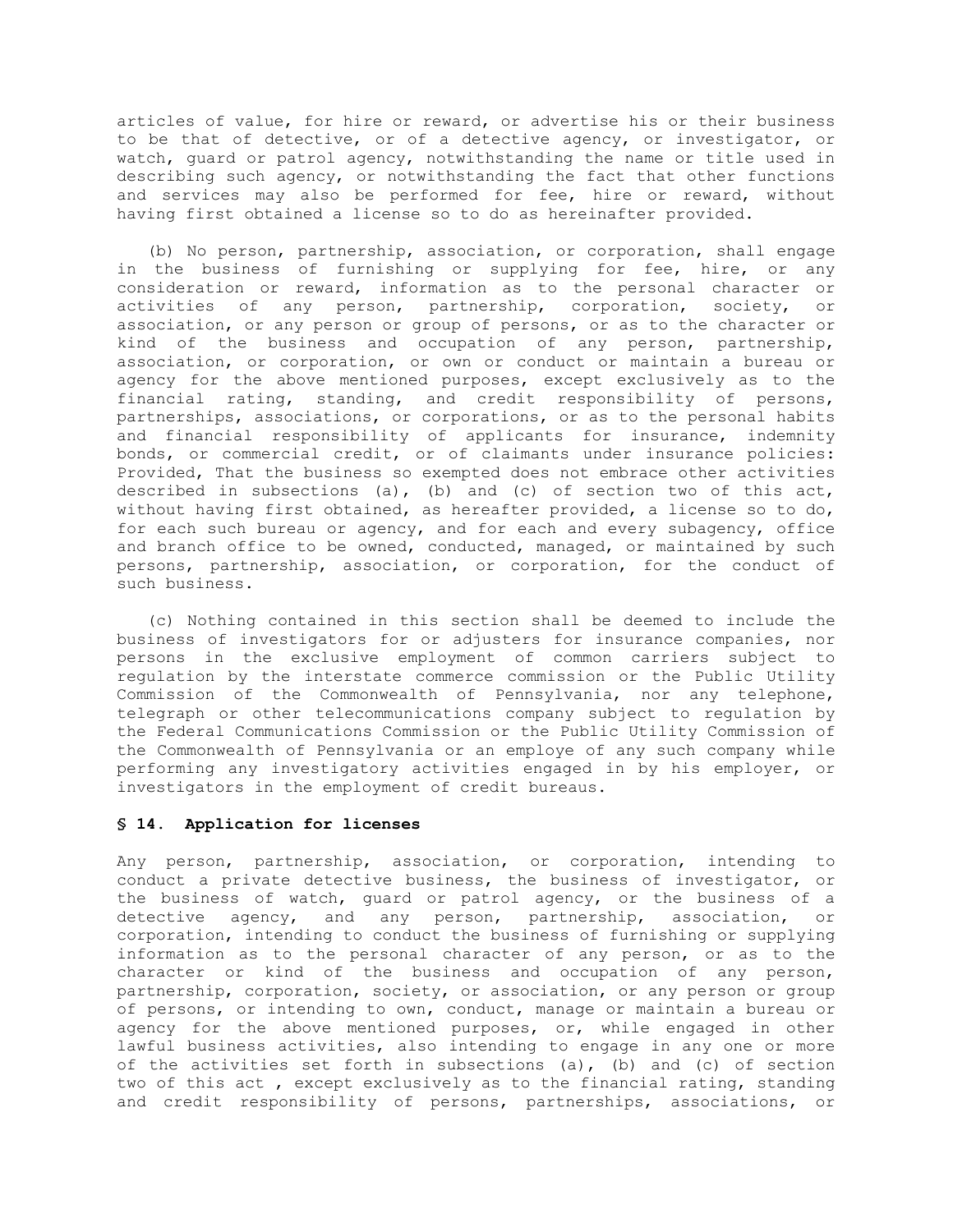corporations, shall, for each such bureau or agency, and for each and every sub-agency, office and branch office to be owned, conducted, managed or maintained by such person, partnership, association or corporation for the conduct of such business, file, in the office of the clerk of the court of quarter sessions of the county wherein the principal office of such business is located, a written application, duly signed and verified, as follows:

 (a) If the applicant is a person, the application shall be signed and verified by such person, and if the applicant is a partnership or association, the application shall be signed and verified by each individual composing or intending to compose such partnership or association. The application shall state the full name, age, residence, present and previous occupations, of each person or individual so signing the same, that he is a citizen of the United States, and shall also specify the name of the city, borough, township, or incorporated town, stating the street and number if the premises have a street and number, and otherwise such apt description as will reasonably indicate the location thereof, where is to be located the principal place of business, and the bureau, agency, sub-agency, office or branch office for which the license is desired, and such further facts as may be required by the court of quarter sessions, to show the good character, competency and integrity of each person or individual so signing such application. Each person or individual signing such application shall, together with such application, submit to the court of quarter sessions his photograph, in duplicate, in passport size, and also fingerprints of his two hands, recorded in such manner as may be specified by the court of quarter sessions. Before approving such application, it shall be the duty of the court of quarter sessions to compare such fingerprints with fingerprints of criminals now or hereafter filed in the records of the Pennsylvania State Police. Every such applicant shall establish, to the satisfaction of the court of quarter sessions and by at least two duly acknowledged certificates, that such applicant, if he be a person, or, in the case of a partnership, association, or corporation, at least one member of such partnership, association, or corporation, has been regularly employed as a detective, or shall have been a member of the United States government investigative service, a sheriff, a member of the Pennsylvania State Police, or a member of a city police department of a rank or grade higher than that of patrolman, for a period of not less than three years. Such application shall be approved as to each person or individual so signing the same by not less than five reputable citizens of the community in which such applicant resides or transacts business, or in which it is proposed to own, conduct, manage or maintain the bureau, agency, subagency, office or branch office for which the license is desired, each of whom shall certify that he has personally known the said person or individual for a period of at least five years prior to the filing of such application, that he has read such application and believes each of the statements made therein to be true, that such person is honest, of good character, and competent, and not related or connected to the person so certifying by blood or marriage. The certificate of approval shall be signed by such reputable citizens and duly verified and acknowledged by them before an officer authorized to take oaths and acknowledgment of deeds.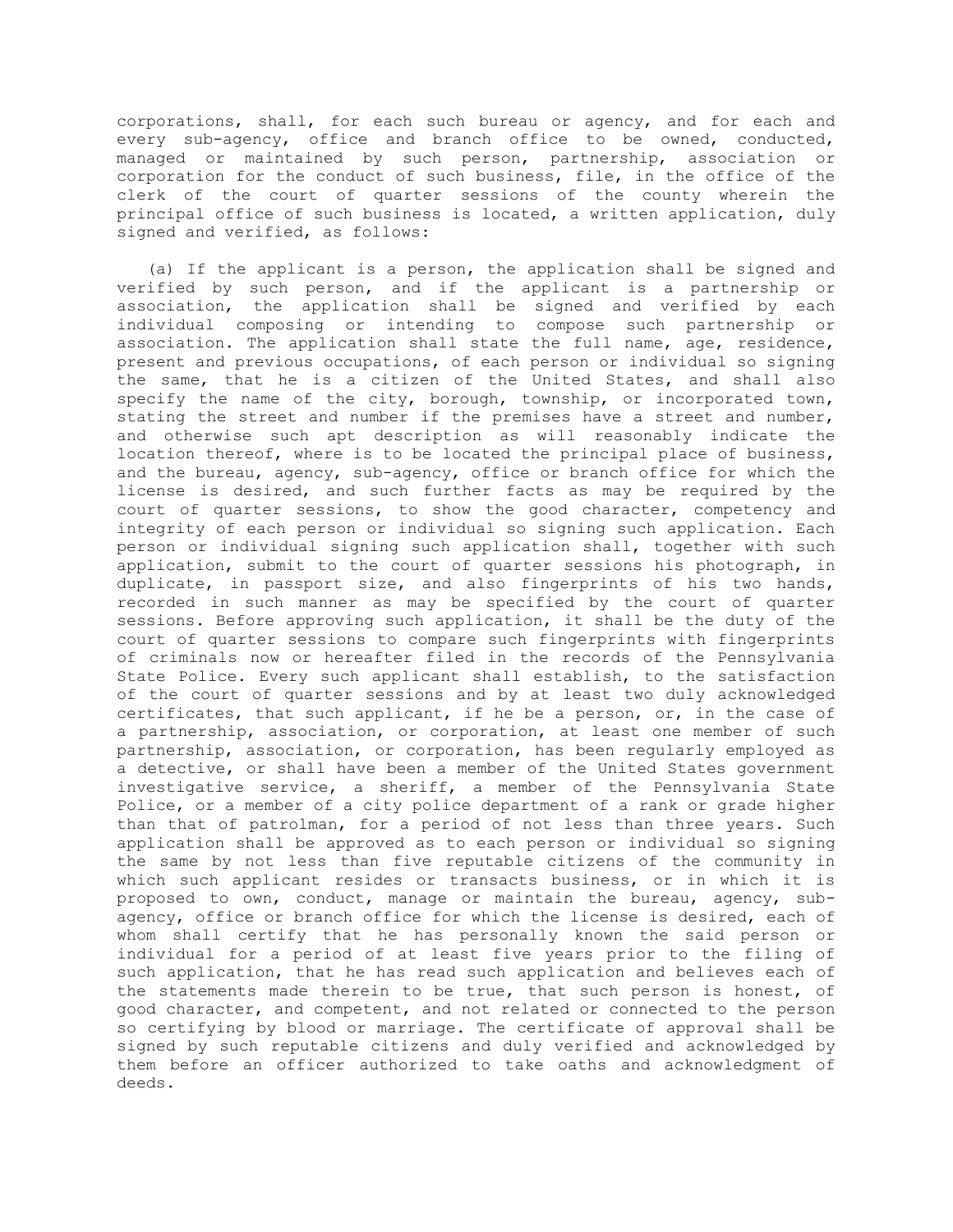(b) If the applicant is a corporation, the application shall be signed and verified by the president, secretary and treasurer thereof, and shall specify the name of the corporation, the date and place of its incorporation, the location of its principal place of business, and the name of the city, borough township, or incorporated town, stating the street and number if the premises have a street and number, and otherwise such apt description as will reasonably indicate the location thereof, where is to be located the bureau, agency, sub-agency, office or branch office for which the license is desired, the amount of the corporation's outstanding paid up capital stock and whether paid in cash or property, and, if in property, the nature of the same, and shall be accompanied by a duly certified copy of its certificate of incorporation. Each and every requirement of clause (a) of this section as to a person or individual member of a partnership or association shall apply to the president, secretary and treasurer, and each such officer, his successor and successors, shall, prior to entering upon the discharge of his duties, sign and verify a like statement, approved in like manner, as is by clause (a) prescribed in the case of a person or individual member of a partnership or association. In the event of the death, resignation or removal of such officer, due notice of that fact shall forthwith be given in writing to the court of quarter sessions, together with a copy of the minutes of any meeting of the board of directors of said corporation, certified by the secretary, indicating the death, resignation or removal of such officer, and the election or designation of the successor of such deceased, resigned or removed officer.

#### **§ 15. Enforcement of act; investigations**

 (a) The district attorneys of the various counties shall have the power to enforce the provisions of this act, and, upon complaint of any person, or on his own initiative, to investigate any violation thereof, or to investigate the business, business practices and business methods of any person, partnership, association or corporation applying for or holding a license as a private detective or investigator if, in the opinion of the district attorney, such investigation is warranted. Each such applicant or licensee shall be obliged, on request of the district attorney, to supply such information as may be required concerning his or its business, business practices or business methods, or proposed business practices or methods.

 (b) For the purpose of enforcing the provisions of this act and in making investigations relating to any violation thereof, and for the purpose of investigating the character, competency and integrity of the applicants or licensees hereunder, and for the purpose of investigating the business, business practices and business methods of any applicant or licensee, or of the officers or agents thereof, the district attorney, acting by such officer or person in the office of the district attorney as the district attorney may designate, shall have the power to subpoena and bring before the officer or person so designated any person in the county, and require the production of any books or papers which he deems relevant to the inquiry, and administer an oath to, and take testimony of, any person, or cause his deposition to be taken, with the same fees and mileage and in the same manner as prescribed by law for civil cases in a court of record, except that any applicant, or licensee, or officer,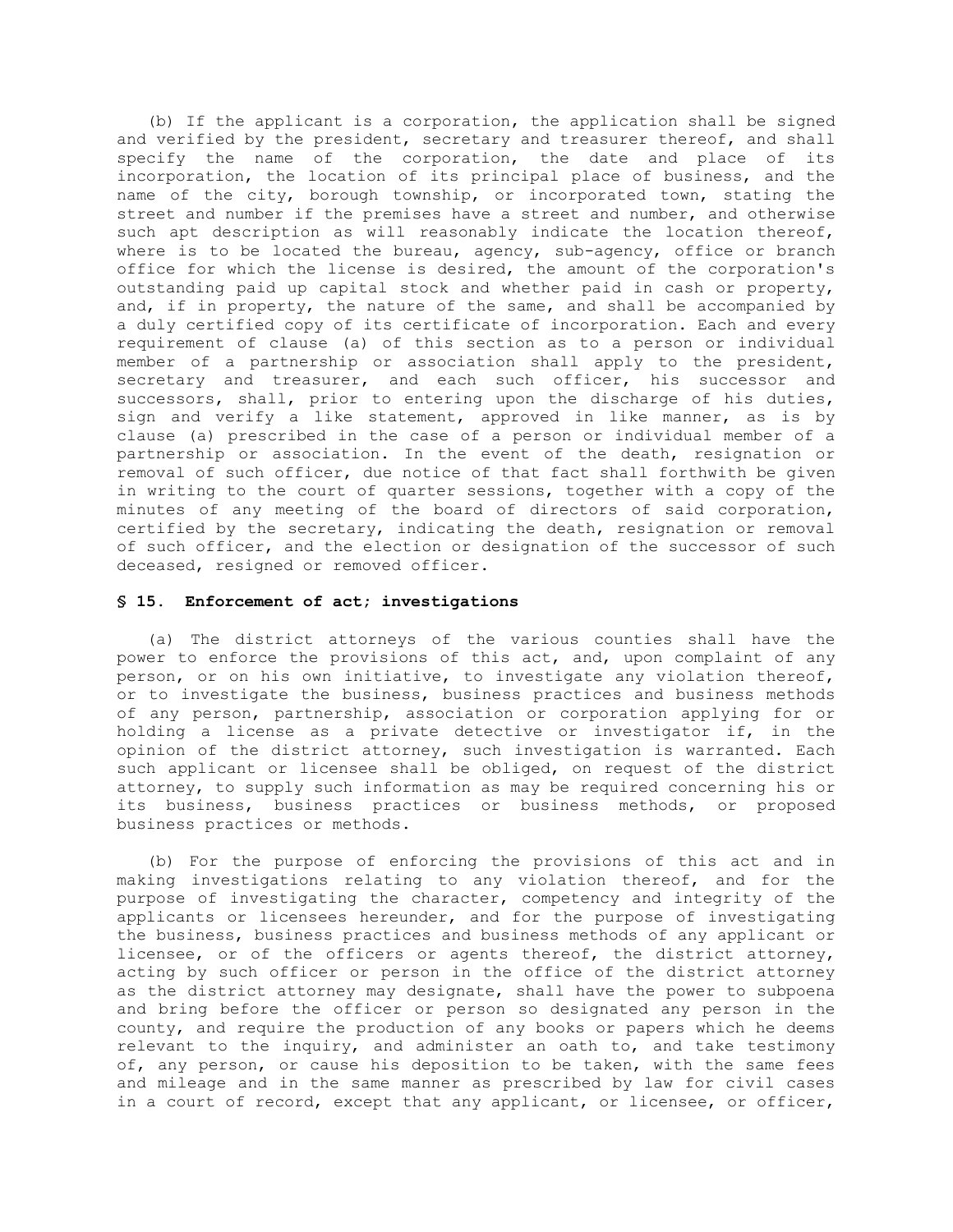or agent thereof, shall not be entitled to such fees or mileage. Any person duly subpoenaed who fails to obey such subpoena without reasonable cause, or without such cause refuses to be examined or to answer any legal or pertinent question as to the character or qualification of such applicant or licensee or such applicant's or licensee's business, business practices and methods, or such violations, shall be guilty of a misdemeanor, and, upon conviction thereof, shall be sentenced to pay a fine of not more than five hundred dollars (\$ 500) or to undergo imprisonment for not more than one (1) year, or both. The testimony of witnesses in any such proceeding shall be under oath, which the district attorney or his subordinate designated by the district attorney may administer, and willful, false swearing in any such proceeding shall be punishable as perjury.

#### **§ 16. Issuance of licenses; fees; bonds**

 (a) When the application shall have been examined, and such further inquiry and investigation made as the court of quarter sessions or the district attorney shall deem proper, and when the court of quarter sessions shall be satisfied therefrom of the good character, competency and integrity of such applicant, or, if the applicant be a partnership, association or corporation, of the individual members or officers thereof, and a period of ten days from the date of the filing of the application shall have passed, the court of quarter sessions shall issue and deliver to such applicant a certificate of license to conduct such business, and to own, conduct or maintain a bureau, agency, sub-agency, office or branch office for the conduct of such business on the premises stated in such application, upon the applicant's paying to the court of quarter sessions for each such certificate of license so issued, for the use of the county, a license fee of two hundred dollars (\$ 200), if the applicant be an individual, or of three hundred dollars (\$ 300), if a partnership, association or corporation, and upon the applicant's executing, delivering and filing in the office of the clerk of the court of quarter sessions a corporate bond in the sum of ten thousand dollars (\$ 10,000), conditioned for the faithful and honest conduct of such business by such applicant, which surety bond must be written by a corporate surety company authorized to do business in this Commonwealth as surety, and approved by the court of quarter sessions with respect to its form, manner of execution and sufficiency. The license granted pursuant to this act shall last for a period of two years, but shall be revocable at all times by the court of quarter sessions for cause shown. In the event of such revocation or of a surrender of such license, no refund shall be made in respect of any license fee paid under the provisions of this act. Such bond shall be executed to the Commonwealth of Pennsylvania, and any person injured by the violation of any of the provisions of this act, or by the willful, malicious and wrongful act of the principal or employee, may bring an action against such principal, employee, or both, on said bond, in his own name, to recover damages suffered by reason of such willful, malicious and wrongful act: Provided, That the aggregate liability of the surety for all such damages shall in no event exceed the sum of such bond. In each and every suit or prosecution arising out of this act, the agency of any employee as to the employment and as to acting in the course of his employment shall be presumed.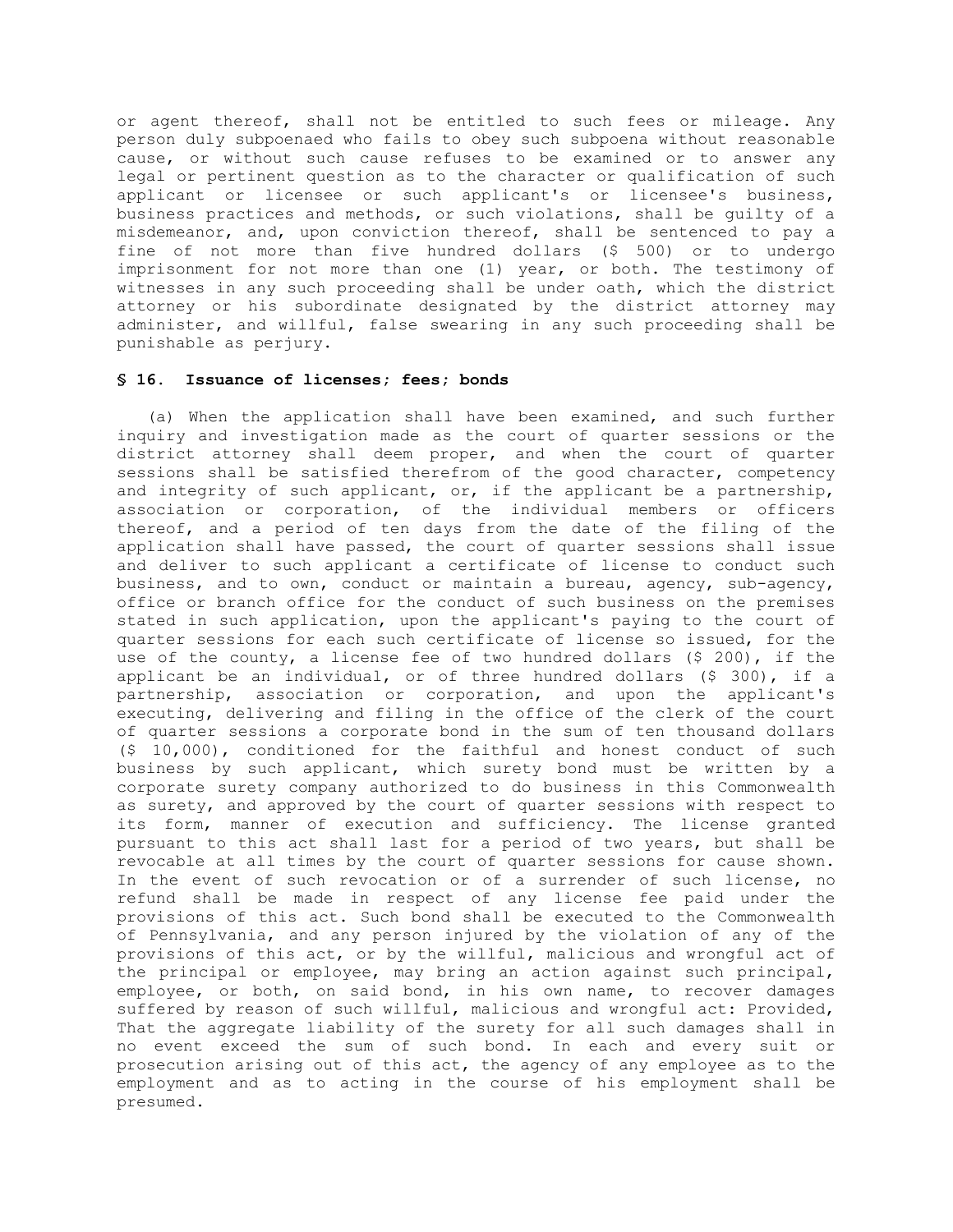The license certificate shall be in a form to be prescribed by the court of quarter sessions, and shall specify the full name of the applicant, the location of the principal office or place of business, and the location of the bureau, agency, sub-agency, office or branch office for which the license is issued, the date on which it is issued, the date on which it will expire, and the names and residences of the applicant or applicants filing the statement required by section four upon which the license is issued, and in the event of a change of any such address or residence, the court of quarter sessions shall be duly notified in writing of such change within twenty-four hours thereafter, and failure to give such notification shall be sufficient cause for revocation of such license. No such license shall be issued to a person under the age of twenty-five years.

 (b) Except as hereinafter provided in this subsection, no such license shall be issued to any person who has been convicted in this State or any other state or territory of a felony, or any of the following offenses: (1) illegally using, carrying or possessing a pistol or other dangerous weapon; (2) making or possessing burglar's instruments; (3) buying or receiving stolen property; (4) unlawful entry of a building; (5) aiding escape from prison; (6) unlawfully possessing or distributing habit forming narcotic drugs; (7) picking pockets or attempting to do so; (8) soliciting any person to commit sodomy or other lewdness; (9) recklessly endangering another person; (10) making terroristic threats; or (11) committing simple assault.

 Except as hereinafter in this subsection provided, no license shall be issued to any person whose license has been previously revoked by the court of common pleas or the authorities of any other state or territory because of conviction of any of the crimes or offenses specified in this section. The provisions of this subsection shall not prevent the issuance of a license to any person who, subsequent to his conviction, shall have received executive pardon therefore removing this disability.

 (c) There shall be kept in the office of the clerk of the court of quarter sessions a bulletin board, in a place accessible to the general public, on which shall be posted, at noon on Friday of each week, the following: a statement of all pending applications for licenses under this act, giving the name of the applicant, and whether individual, partnership, association or corporation, and the proposed business address, a similar statement of all such licenses issued during the preceding week, a similar statement of all such licenses revoked during the preceding week.

 (d) No holder of an employment agency license shall be licensed under this act. While holding a license under this act, a licensee shall not, simultaneously, hold an employment agency license, or have financial interest in, or participate in the control and management of, any employment agency, or any other person, partnership, association or corporation engaged in private detective business, except that a licensee hereunder may own or possess stock in any corporation whose only business is to undertake, for hire, the preparation of payrolls and the transportation of payrolls, moneys, securities and other valuables, or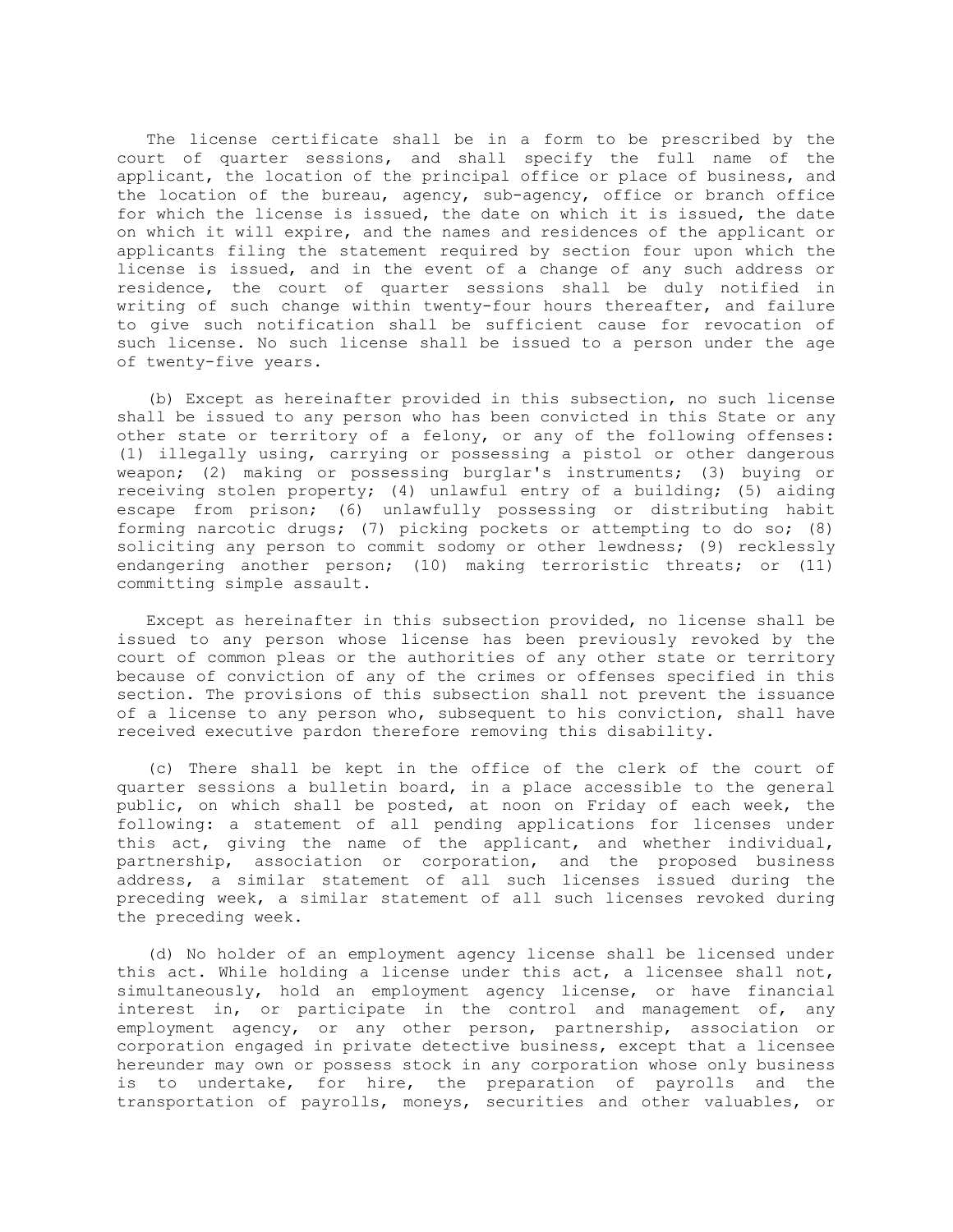whose only business is to provide or furnish protective or guard service to the government of the United States, or any subdivision, department or agency of the government of the United States. In the event of the filing in the office of the clerk of the court of quarter sessions of a verified statement of objections to the issuance of a license under the provisions of this act, no license shall be issued to such applicant until all objections shall have been heard in a hearing and a determination made by the court of quarter sessions.

### **§ 17. Refund of fees**

 Moneys heretofore or hereafter received by the court of quarter sessions pursuant to this act may, within three years from the receipt thereof, be refunded to the person entitled thereto on satisfactory proof that:

 (1) Such moneys were in excess of the amount required by this act, to the extent of such excess.

- (2) The license for which application was made has been denied.
- (3) The applicant for the license has predeceased its issuance.

 (4) The licensee has enlisted in or been otherwise inducted into active Federal military, naval or marine service, or in any branch or division thereof, in which event the refund shall be such proportion of the license fee paid as the number of full months remaining unexpired of the license period bears to the total number of months in such period.

 Such refunds shall, upon approval by the court of quarter sessions, be paid from any moneys received from the operation of this act and in the custody of the county treasurer.

## **§ 18. Posting and surrender of license certificate**

 Immediately upon the receipt of the license certificate issued by the court of quarter sessions pursuant to this act, the licensee named therein shall cause such license certificate to be posted up and at all times displayed in a conspicuous place in the bureau, agency, sub-agency, office or branch office for which it is issued, so that all persons visiting such place may readily see the same. Such license certificate shall, at all reasonable times, be subject to inspection by the district attorney or an authorized representative or representatives of the Pennsylvania State Police and the Attorney General. It shall be unlawful for any person, partnership, association or corporation holding such license certificate to post such certificate, or to permit such certificate to be posted, upon premises other than those described therein, or to which it has been transferred pursuant to the provisions of this act, or knowingly to alter, deface or destroy any such license certificate. Every license certificate shall be surrendered to the court of quarter sessions within seventy-two hours after its term shall have expired, or after notice in writing to the holder that such license has been revoked. Any licensee failing to comply with any of the provisions of this section shall be guilty of a misdemeanor, and, upon conviction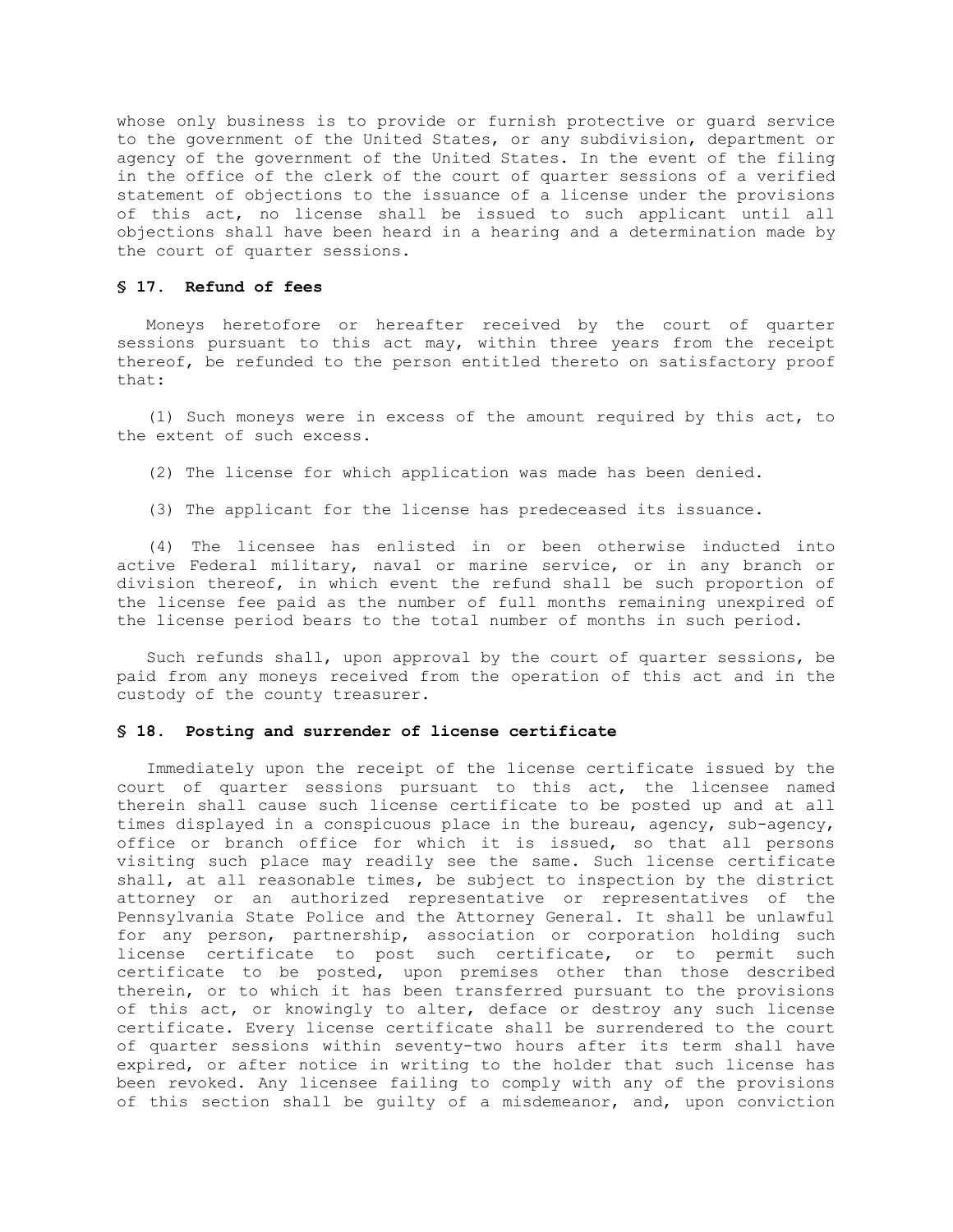thereof, shall be sentenced to pay a fine of not more than five hundred dollars (\$ 500) or to undergo imprisonment for not more than (1) year, or both. Such failure shall be sufficient cause for the revocation of a license.

## **§ 19. Certificate, pocket card or badge lost or destroyed**

 If it shall be established to the satisfaction of the court of quarter sessions, in accordance with rules and regulations promulgated and established by such court, that an unexpired license certificate, pocket card or badge issued in accordance with the provisions of this act has been lost or destroyed without fault on the part of the holder, the court of quarter sessions shall issue a duplicate license certificate or pocket card for the unexpired portion of the term of the original license certificate, and shall issue a duplicate badge for the unexpired portion of the term of the original license, upon payment to the court of quarter sessions of an amount required for such duplicate badge.

# **§ 20. Removal of bureau, agency or office**

 If the holder of an unexpired license certificate issued pursuant to this act shall remove the bureau, agency, sub-agency, office or branch office to a place other than that described in the license certificate, he shall, within the twenty-four hours immediately following such removal, give written notice of such removal to the court of quarter sessions. Such notice shall describe the premises to which such removal is made, and the date on which it was made. Such license certificate shall be sent to the court of quarter sessions. A judge of such court shall cause to be written or stamped across the face of such license certificate a statement signed by him to the effect that the holder of such license has removed, on the date stated in such written notice, such bureau, agency, sub-agency, office or branch office from the place originally described in such license certificate to the place described in such written notice, and such license certificate, with the endorsement thereon, shall then be returned to the licensee named therein.

#### **§ 21. Renewal of licenses**

 (a) A license granted under the provisions of this act may be renewed by the clerk of courts upon application therefore by the holder thereof upon payment of fee and filing of surety bond, each in amounts equivalent to those specified in section 6 as pertaining to original licenses.

 (b) A brief renewal application form shall be prescribed by the Attorney General. Fingerprints and references shall not be required with a renewal application. The clerk of courts shall reissue the license for a period of up to five years, without a mandatory waiting period, unless the clerk perceives a problem which requires submission of the renewal application to the court.

 (c) A renewal period, within the meaning of this act, is considered as being six months from the date of expiration of a previously issued license.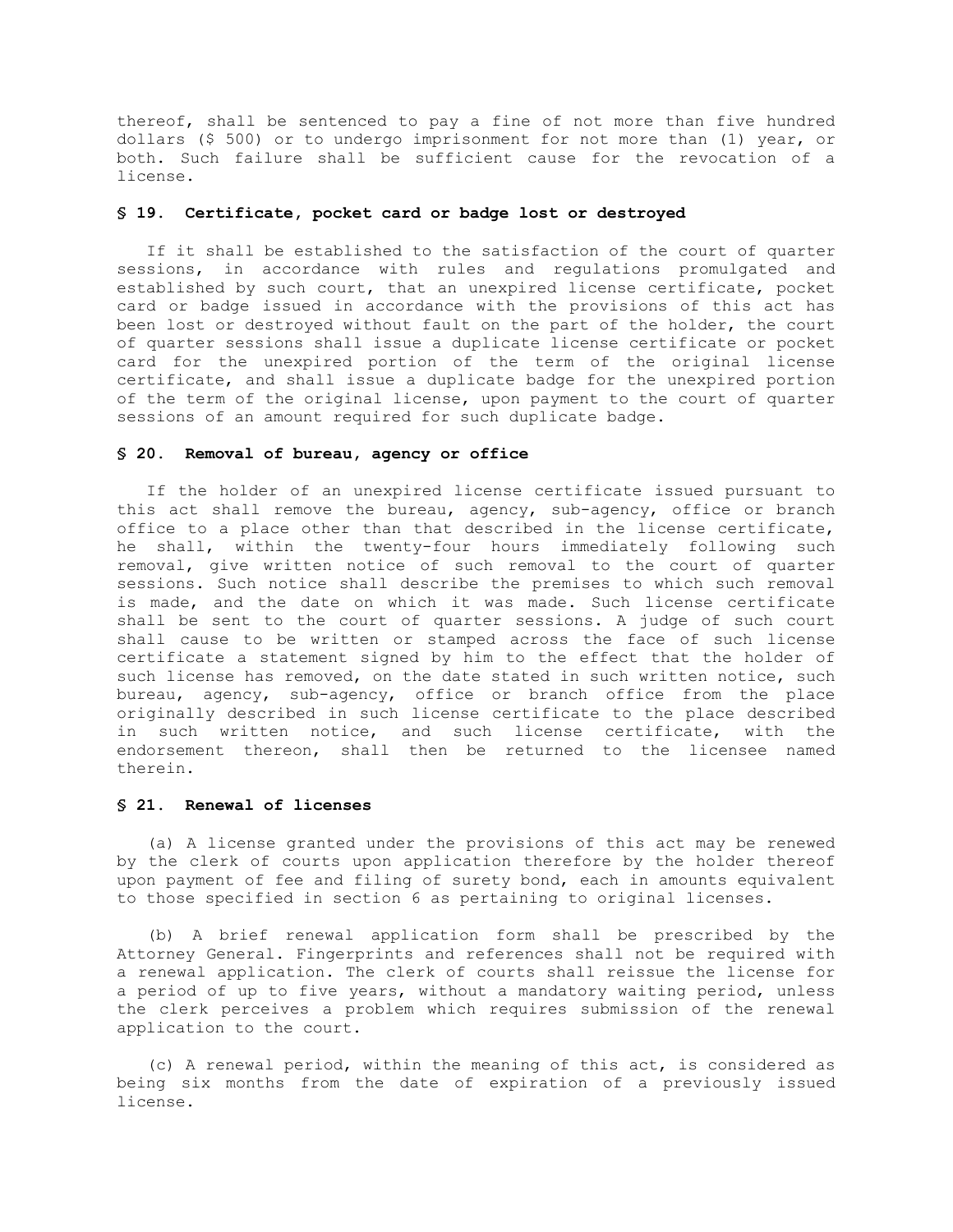# **§ 22. License certificates, pocket cards, shields or badges**

 Upon the issuing of a license as hereinbefore provided, the court of quarter sessions shall issue to each such person, individual member of a partnership or association, or officer of a corporation making and filing a statement required by section 4 of this act, a pocket card, of such size and design as such court may prescribe, which card shall contain a photograph of the licensee, the name and business address of the licensee, and the imprint or impress of the seal of the court, and also a metal shield or badge, of such shape and description and bearing such inscription as the court may designate, which pocket card and badge shall be evidence of due authorization pursuant to the terms of this act. All persons to whom such license certificates, pocket cards, shields or badges shall have been issued shall be responsible for the safe keeping of the same, and shall not loan, let or allow any other person to use, wear or display such certificate, pocket card, shield or badge. No person shall wear or display any license certificate, pocket card, shield or badge, purporting to authorize the holder or wearer thereof to act as a private detective or investigator, unless the same shall have been duly issued pursuant to the provisions of this act. Failure to comply with the provisions of this section shall be sufficient cause for revocation of such license, and all such certificates, pocket cards, shields and badges shall be returned to the court of quarter sessions within seventy-two hours after the holder thereof has received notice in writing of the expiration or revocation of such license. No person, except as authorized in this section, shall wear or display a shield or badge of any design or material, purporting to indicate that the wearer or bearer thereof is a private detective or investigator or is authorized to act as a private detective or investigator, unless required by law to do so. Any person violating the provisions of this section shall be guilty of a misdemeanor, and, upon conviction thereof, shall be sentenced to pay a fine of not more than five hundred dollars (\$ 500) or to undergo imprisonment for not more than one (1) year or both.

# **§ 23. Employees**

 (a) The holder of any license certificate issued pursuant to this act may employ to assist him in his work of private detective or investigator as described in section 2 and in the conduct of such business as many persons as he may deem necessary, and shall at all times during such employment be legally responsible for the good conduct in the business of each and every person so employed and shall be responsible for the reasonable supervision of said employees' conduct.

 No holder of any unexpired license certificate issued pursuant to this act shall knowingly employ in connection with his or its business, in any capacity whatsoever, any person who has been convicted of a felony, or any of the following offenses, and who has not, subsequent to such conviction, received executive pardon therefore removing this disability: (1) illegally using, carrying or possessing a pistol or other dangerous weapon; (2) making or possessing burglar's instruments; (3) buying or receiving stolen property; (4) unlawful entry of a building; (5) aiding escape from prison; (6) unlawfully possessing or distributing habit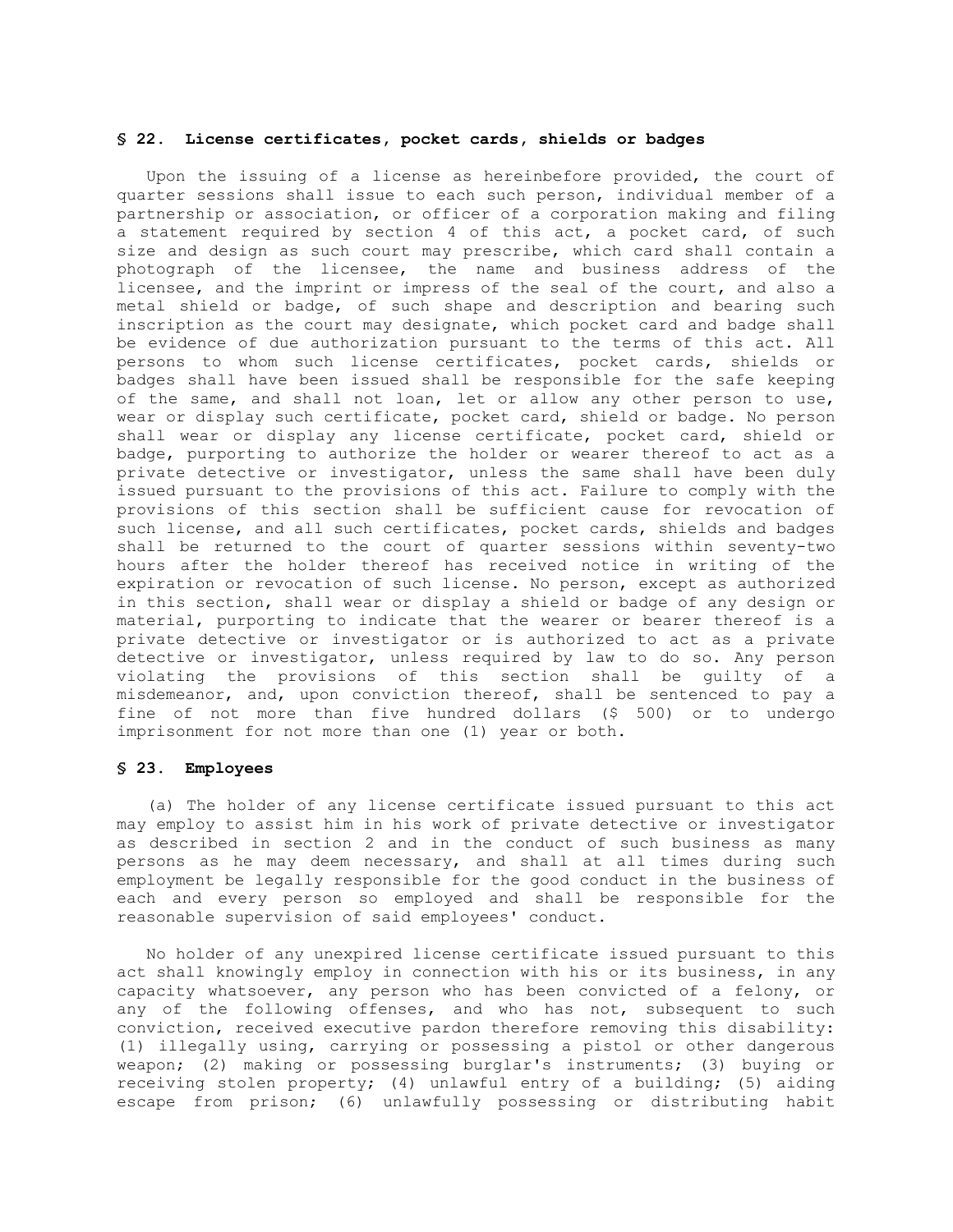forming narcotic drugs; (7) picking pockets or attempting to do so; (8) soliciting any person to commit sodomy or other lewdness; (9) any person whose private detective or investigator's license was revoked or application for such license was denied by the court of common pleas or by the authorities of any other state or territory because of conviction of any of the crimes or offenses specified in this section; (10) recklessly endangering another person; (11) terroristic threats; or (12) committing simple assault.

 A holder of an unexpired license certificate issued pursuant to this act who knowingly employs a person who has been convicted of a felony or any of the offenses specified in this section shall be guilty of a misdemeanor and, upon conviction thereof, shall be sentenced to pay a fine of not more than five thousand dollars (\$ 5000) or to undergo imprisonment for not more than one (1) year, or both.

 A first conviction for violation of this section may subject the license holder to revocation of his license by the issuing authority.

 Upon the second conviction of a license holder for knowingly hiring a person convicted of a felony or other specified offenses in this section, the license of said holder shall be revoked.

 Should the holder of an unexpired license certificate falsely state or represent that a person is or has been in his employ, such false statement or misrepresentation shall be sufficient cause for the revocation of such license. Any person falsely stating or representing that he is or has been a detective or employed by a detective agency shall be guilty of a misdemeanor, and, upon conviction thereof, shall be sentenced to pay a fine of not more than five hundred dollars (\$ 500) or to undergo imprisonment for not more than one (1) year, or both.

 (b) No person shall hereafter be employed by any holder of a license certificate until he shall have executed and furnished to such license certificate holder a verified statement to be known as "employee's statement," setting forth:

(1) His full name, age and residence address;

(2) The country of which he is a citizen;

 (3) The business or occupation engaged in for the three years immediately preceding the date of the filing of the statement, setting forth the place or places where such business or occupation was engaged in, and the name or names of employers, if any;

 (4) That he has not been convicted of a felony, or of any offense involving moral turpitude, or of any of the misdemeanors or offenses described in subsection (a) of this section;

 (5) That he holds current and valid certification under the act of October 10, 1974 (P.L. 705, No. 235), known as the "Lethal Weapons Training Act," if, as an incidence to employment, he will carry a lethal weapon.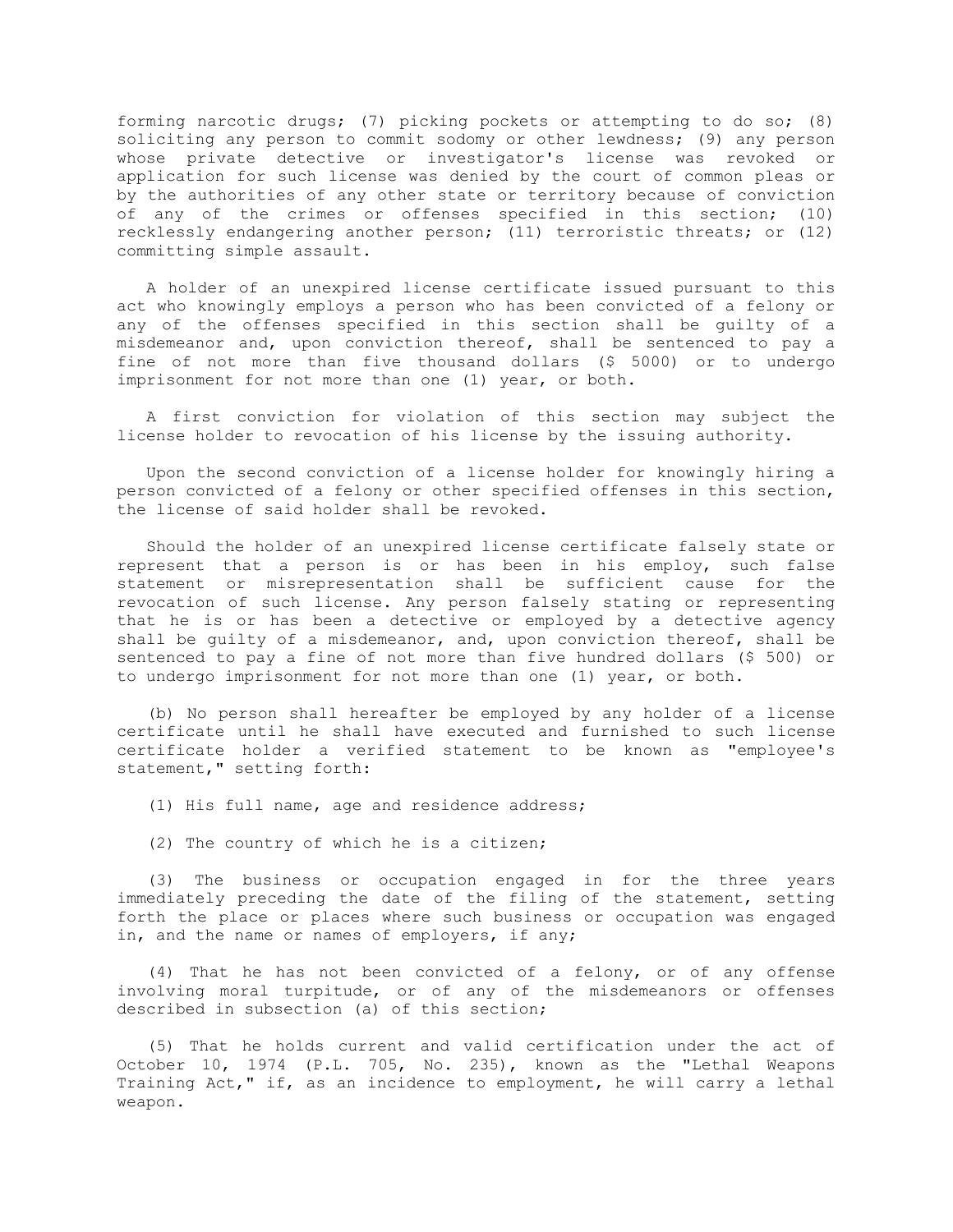(6) Such further information as the court of common pleas may by rule require to show the good character, competency and integrity of the person executing the statement.

 (c) The license holder shall act with due diligence in taking the necessary steps to ensure the veracity of the employee's statement, and immediately upon the verification of an employee's statement, the holder of a license certificate by whom such person has been or is to be employed shall cause two sets of fingerprints of the two hands of such person to be recorded in such manner as the court of common pleas may by rule prescribe. The holder of a license certificate shall immediately stamp, in indelible ink, the employee's statement and each set of fingerprints with the name, year and license certificate number of such holder, and a number, which number shall be determined by the number of such statements furnished to such holder and shall be in numerical sequence.

 (d) The holder of a license certificate shall affix one set of such fingerprints to the employee's statement, in such manner that the prints can be examined without disclosing the contents of the employee's statement, and shall retain such statement and prints so long as he shall be licensed under this act.

 (e) The holder of a license certificate shall file the other set of fingerprints with the court of common pleas. Proof of the employee's current and valid certification under the "Lethal Weapons Training Act," must also be submitted to the court if the employee will carry a lethal weapon as an incidence to employment.

 (f) Within five days after the filing of such fingerprints, the court of quarter sessions shall cause such fingerprints to be compared with fingerprints of criminals now or hereafter filed in the records of the Pennsylvania State Police, and if the court finds any record affecting such prints, it shall immediately notify the holder of such license certificate and shall also refer the matter to the district attorney of the county. The quarter sessions court may also, from time to time, cause such fingerprints to be checked against the fingerprints of criminals now or hereafter filed in the records of the Pennsylvania State Police or of other official fingerprint files within or without this Commonwealth, and if the court finds that such person has been convicted of a felony or any other offense specified in subsection (a) of this section, he shall immediately notify the holder of such license certificate and shall also refer the matter to the district attorney. The quarter sessions court shall at all times be given access to and may from time to time examine the fingerprints retained by the holder of a license certificate as provided in subsection (d) of this section.

 (g) If any holder of a certificate shall file with the quarter sessions court the fingerprints of a person other than the person so employed he shall be subject to a fine not exceeding five thousand dollars (\$ 5,000) or to imprisonment not exceeding one (1) year, or both.

**§ 24. Employees not to divulge information or make false reports**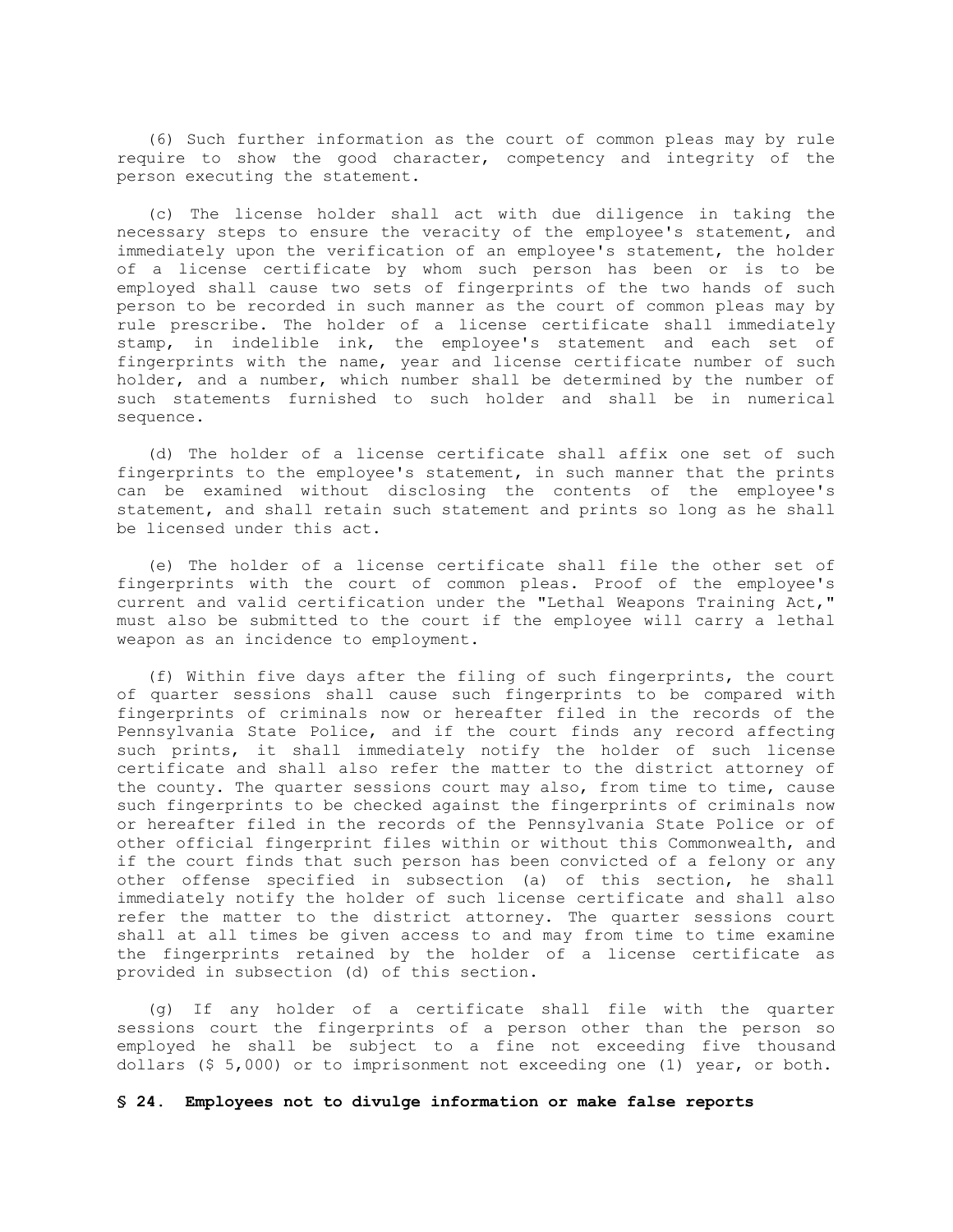Any person who is or has been an employee of a holder of a license shall not divulge to anyone other than his employer or as his employer shall direct, except as he may be required by law, any information acquired by him during such employment in respect of any of the work to which he shall have been assigned by such employer. Any such employee violating the provisions of this section, and any such employee who shall willfully make a false report to his employer in respect of any of such work, shall be guilty of a misdemeanor, and, upon conviction thereof, shall be sentenced to pay a fine of not more than five hundred dollars (\$ 500) or to undergo imprisonment for not more than one (1) year, or both. The employer of any employee believed to have violated this section shall, without any liability whatsoever upon said employer, supply the court of quarter sessions, and such court shall, should the facts and circumstances be deemed to warrant, conduct further investigation and submit the evidence thus acquired to the district attorney for appropriate action in accordance with the provisions of section 18 of this act.

# **§ 25. Application of act**

 Nothing in this act shall apply to any detective officer or man belonging to the Pennsylvania State Police, or to the police force of any county, city, borough, township, or incorporated town, or any employee of such State Police, or such police force, appointed or elected by due authority of law, while engaged in the performance of their official duties, nor to any person, partnership, association, or corporation, or any bureau or agency, whose business is exclusively the furnishing of information as to the business and financial standing and credit responsibility of persons, partnerships, associations, or corporations, or as to the personal habits and financial responsibility of applicants for insurance, indemnity bonds, or commercial credit, or of claimants under insurance policies, and whose business does not embrace other activities described in section 2 of this act, nor to any corporation duly authorized by the Commonwealth to operate a fire alarm protection business, nor to any person while engaged in the business of adjuster for an insurance company, nor to any person regularly employed as special agent, detective or investigator exclusively by one employer in connection with the affairs of that employer only, nor to any charitable or philanthropic society or association duly incorporated under the laws of the Commonwealth and which is organized and maintained for the public good and not for private profit, nor shall anything in this act contained be construed to affect in any way attorneys or counselors at law in the regular practice of their profession, but such exemption shall not enure to the benefit of any employee or representative of such attorney or counselor at law who is not employed solely, exclusively and regularly by such attorney or counselor at law, nor to persons in the exclusive employment of common carriers subject to regulation by the interstate commerce commission or the Public Utility Commission of the Commonwealth of Pennsylvania, nor to investigators in the employment of credit bureaus. No person, partnership, association, corporation, or any bureau or agency, exempted hereunder from the application of this act, shall perform any manner of detective service as described in section 2 hereof for any other person, partnership, association, corporation, bureau or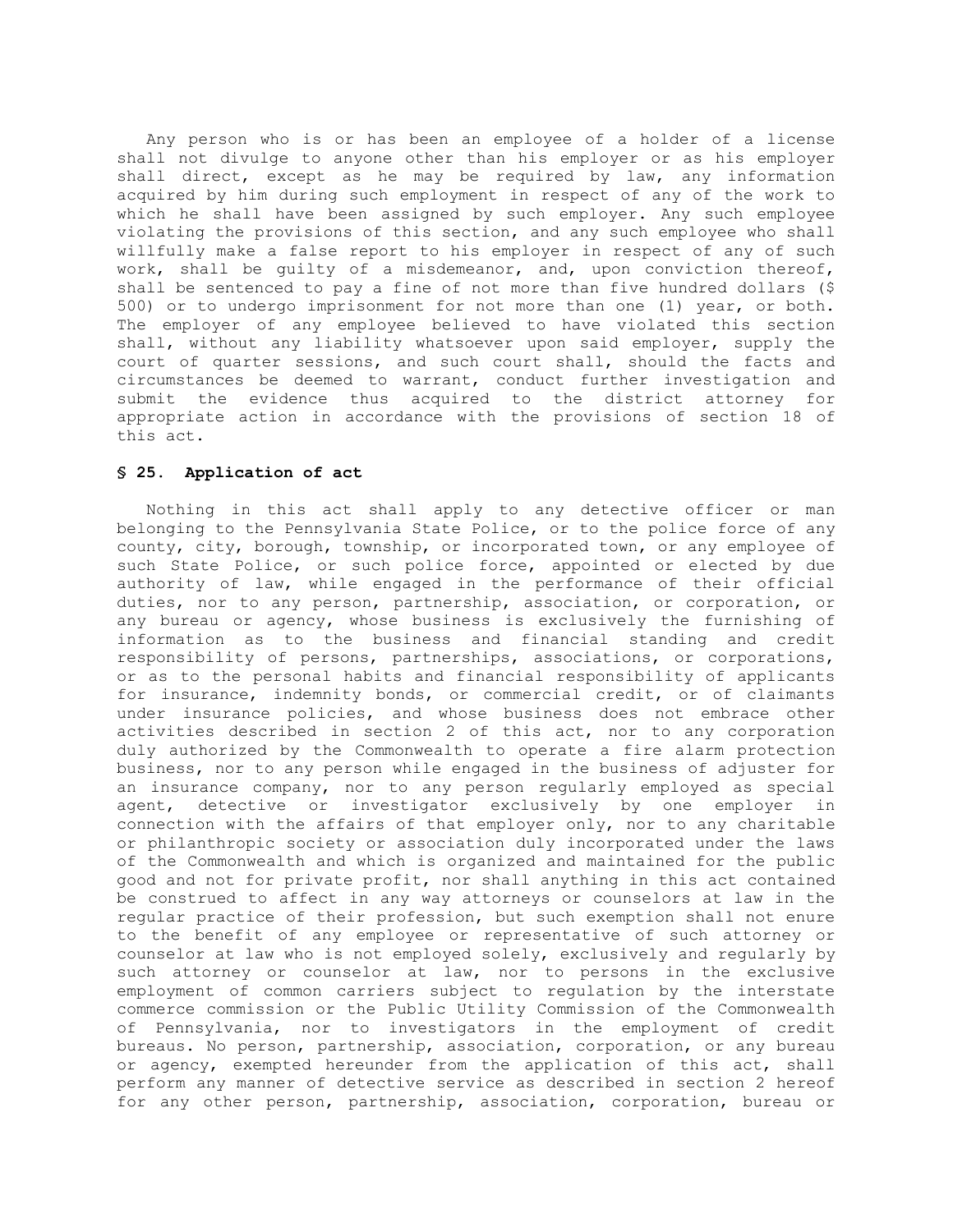agency, whether for fee, hire, reward, other compensation, remuneration, or consideration, or as an accommodation without fee, reward, or remuneration, or by a reciprocal arrangement whereby such services are exchanged on request of parties thereto. The commission of a single act prohibited by this act shall constitute a violation thereof.

 Nothing in this act shall apply to any telephone, telegraph or other telecommunications company subject to regulation by the Federal Communications Commission or the Public Utility Commission of the Commonwealth of Pennsylvania or to an employee of any such company while performing any investigatory activities engaged in by his employer.

 Nothing in this act shall be construed to affect or prohibit the right of any person to form, or become affiliated with, or to continue as a member of, any union, association, society, or organization of his own choosing.

# **§ 26. Unlawful acts**

 It is unlawful for the holder of a license issued under this act, or for any employee of such licensee, knowingly to commit any of the following acts, within or without the Commonwealth of Pennsylvania: to incite, encourage, or aid in the incitement or encouragement of, any person or persons who have become a party to any strike to do unlawful acts against the person or property of any one, or to incite, stir up, create, or aid in the inciting of discontent or dissatisfaction among the employees of any person, partnership, association, or corporation with the intention of having them strike, to interfere or prevent lawful and peaceful picketing during strikes, to interfere with, restrain, or coerce employees in the exercise of their right to form, join, or assist any labor organization of their own choosing, to interfere or hinder the lawful or peaceful collective bargaining between employees and employers, to pay, offer, or give any money, gratuity, favor, consideration, or other thing of value, directly or indirectly, to any person, for any verbal or written report of the lawful activities of employees in the exercise of their right of self-organization, to form, join, or assist labor organizations, and to bargain collectively through representatives of their own choosing, to advertise for, recruit, furnish or replace, or offer to furnish or replace, for hire or reward, within or without the Commonwealth of Pennsylvania, any help or labor, skilled or unskilled, or to furnish or offer to furnish armed guards, other than armed guards theretofore regularly employed, for the protection of payrolls, property or premises, for service upon property which is being operated in anticipation of or during the course or existence of a strike, or furnish armed guards upon the highways for persons involved in labor disputes, or to furnish or offer to furnish to employers or their agents, any arms, munitions, tear gas, implements, or any other weapons, or to send letters or literature to employers offering to eliminate labor unions, or distribute or circulate any list of members of a labor organization, or to advise any person of the membership of an individual in a labor organization for the express purpose of preventing those so listed or named from obtaining or retaining employment. The violation of any of the provisions of this section shall constitute a misdemeanor, and, upon conviction thereof, shall be punishable by a fine of not less than five